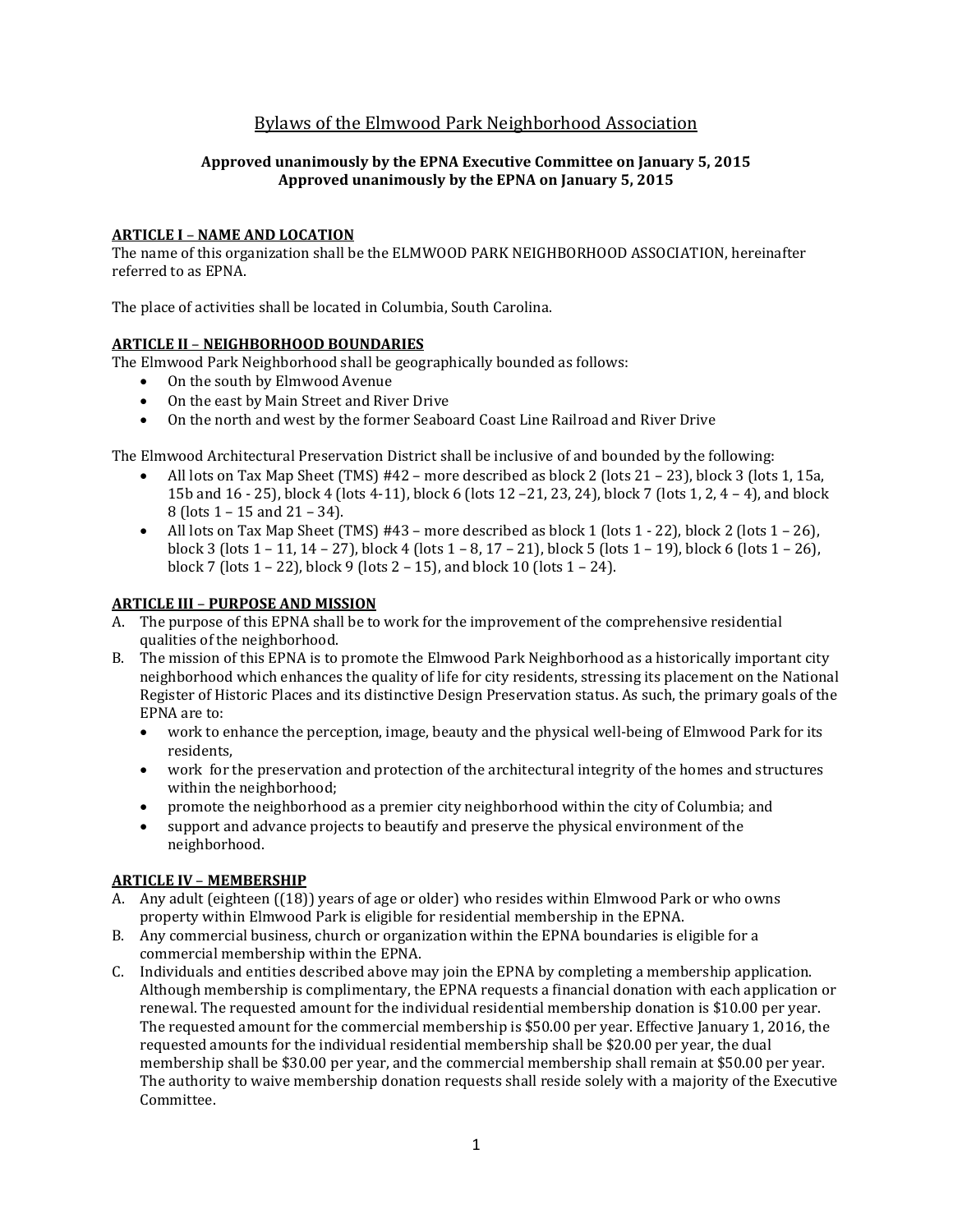- D. Individuals or entities described above may join the EPNA at any time during the year, but are considered certified members only when their membership form is received by the Secretary of the EPNA. Only memberships that are received or postmarked by April 30 of each calendar year are eligible to vote for Officers or Executive Committee members during the annual May elections.
- E. Membership in the EPNA will run through December 31 of the year a valid membership application is received.
- F. Persons or entities eligible for new memberships may join the EPNA at any time during the year by completing a membership application. Applications may be obtained electronically or in person from the EPNA Secretary or the Membership Committee chairperson.
- G. The Secretary of the EPNA shall maintain a membership roster. The Secretary shall certify and report the membership at each regularly scheduled meeting. The Secretary shall certify and report the voting membership at the regularly scheduled meeting directly preceding the annual EPNA meeting in the month of May.
- H. For two (2) consecutive EPNA meetings prior to the date of the annual May elections, the President or presiding officer of the EPNA meeting shall announce that the Secretary must receive a completed membership registration by April 30.
- I. EPNA members understand that these bylaws outline the operations of the association, the means for establishing leadership and the guidelines for decision making processes by the Executive Committee. Therefore, all EPNA members agree to hold harmless and waive their right to bring civil action against:
	- 1. The Executive Committee of the EPNA
	- 2. Any and all members of the EPNA Executive Committee
	- 3. The Officers of the EPNA
	- 4. The EPNA with regard to the decisions made and actions taken to meet the stated purpose of the organization according to Article III of these bylaws.

# **ARTICLE V** – **ORGANIZATION OF THE ASSOCIATION**

### **SECTION ONE – OFFICERS**

Officers of the EPNA shall be a President, Vice President, Secretary and Treasurer, to be elected biennially by a simple majority of the certified EPNA members attending the annual meeting in May.

### **SECTION TWO** – **EXECUTIVE COMMITTEE**

### *This section governs the terms and reelection of Officers and Executive Committee members in office on the effective date of these bylaws. Executive Committee members in office on the effective date of these bylaws are eligible to serve until the following elections.*

- A. There shall be an Executive Committee (which includes Officers) that is composed of nine (9) voting members and one (1) non-voting alternate, all of whom are elected by a plurality vote of the voting members attending the annual May meeting. The EPNA Executive Committee shall consist of the President, the Vice President, the Secretary, the Treasurer, five committee members and one alternate. Two (2) non-voting ("Ex-Officio") positions may be recognized as contributing members of the Executive Committee.
- B. Members of the Executive Committee shall be elected by a simple majority of the voting members attending the May meeting. All Executive Committee members shall be elected for a term of two (2) years and shall not serve more than three (3) consecutive terms in any capacity.
- C. To maintain stability and continuity of leadership within the EPNA, the Executive Committee members (including the alternate position) shall be elected at staggered intervals. Election of Officers shall be held in even-numbered years. The election of the other Executive Committee members shall be conducted in odd-numbered years.
- D. The President and Vice President shall serve as Chairman and Vice Chairman of the Executive Committee. The Executive Committee shall meet within one (1) month after the annual meeting in May and thereafter as defined in Article VI, Section Three.
- E. Executive Committee members who resign, die, move away or miss any two (2) consecutive EPNA meetings or a total of any four (4) EPNA and EPNA-EC meetings during each calendar year shall be replaced by the alternate. Executive Committee members shall be allowed two (2) excused absences that may not be used in consecutive months.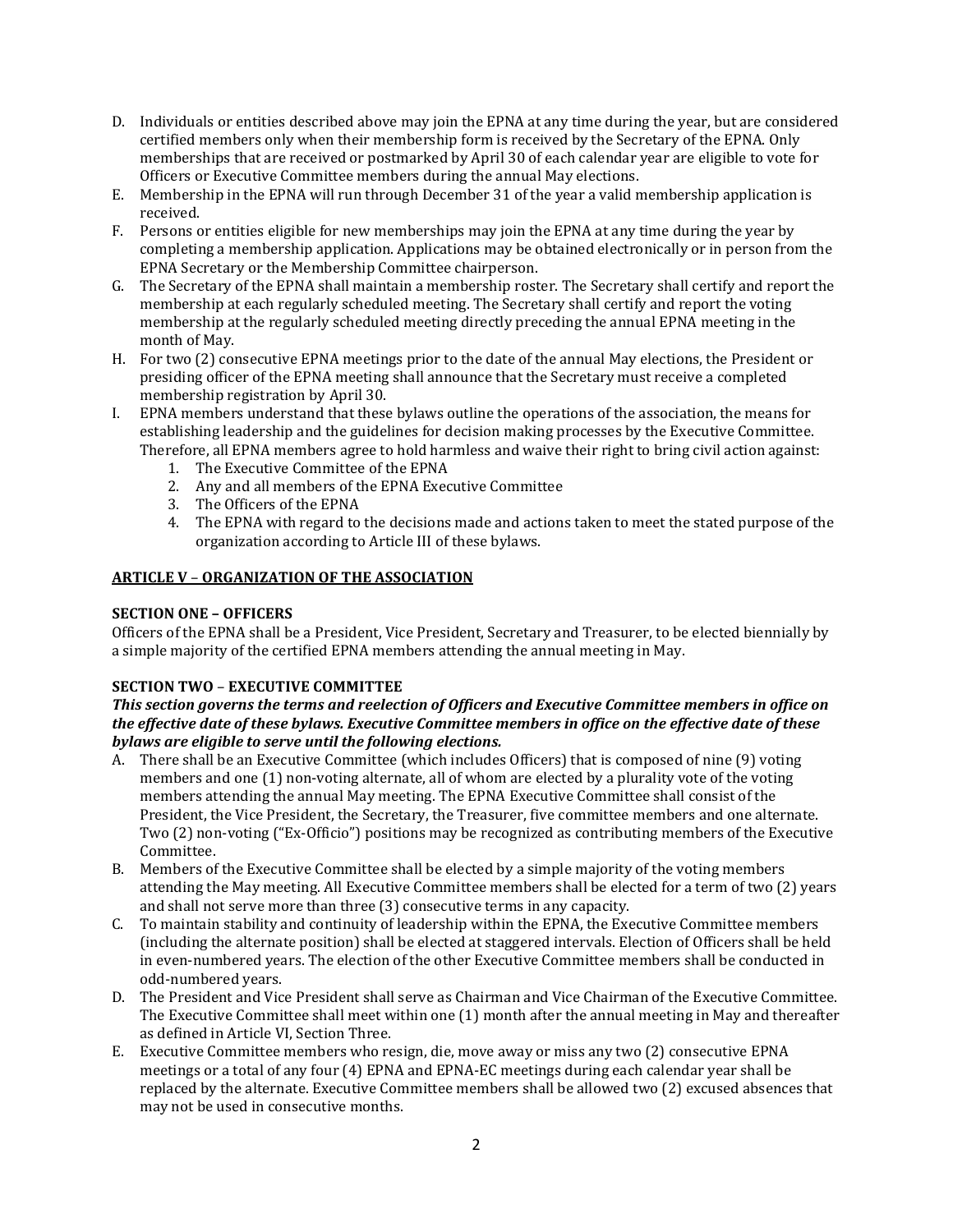- F. The Secretary of the EPNA will give written notice to any member with two (2) unexcused absences. Executive Committee members may be excused as long as they adhere to the following stipulations:
	- 1. Notify one (1) of the Officers of the meeting
	- 2. Obtain an agenda of the meeting
	- 3. Deliver a proxy for any issues to be voted upon at the meeting
- G. Members are encouraged to provide a letter stating their opinion(s) on the issues listed on the agenda. Opinion letters will need to be provided to an Officer in advance of the meeting. The Officer will read the opinion letter at the appropriate time during the Executive Committee meeting. A courtesy copy of all opinion letters shall be submitted to the Secretary for the record.
- H. The EPNA Secretary will advise the absent member of the Executive Committee of his/her right to resign or continue to serve. If a committee member elects to resign his/her seat on the Executive Committee, the alternate shall replace him/her. If the member elects to resign his/her office, the vacant position will be filled as defined in Article V, Section Four.
- I. All elected Executive Committee Members of the EPNA are subject to removal proceedings. The conviction of a crime while in office, dereliction of duty as defined by the Executive Committee, unethical behavior or failure to fulfill duties of office constitute sufficient grounds for removal.
- J. The EPNA Executive Committee shall have sole power of removal. This action may not be taken anonymously. A letter explaining the reasons for the removal of an EPNA Executive Committee member must be submitted to all members of the Executive Committee at least five (5) business days before any scheduled vote. The executive committee member subject to the removal proceedings may not vote on the removal. A two-thirds (2/3) vote of the voting Executive Committee members will remove a member. Upon a successful vote to remove an Officer, the office shall immediately be declared vacant.

# **SECTION THREE** – **VOTING**

- A. Voting privileges at the regular, annual and other special meetings called by the Executive Committee are extended to all registered voting members as recorded on the membership roster and certified by the EPNA Secretary as defined in Article IV.
- B. Each of the voting members may have one (1) vote. Only voting members of the EPNA will be eligible to vote for EPNA Officers, Executive Committee members and on the organization's financial matters.
- C. Either the EPNA Secretary or the EPNA Membership and Planning Committee, if extant, will certify candidates for any office or position on the Executive Committee. Candidates must be voting members of the EPNA, be a resident and must have attended two (2) prior regular meetings in the calendar year prior to the elections. The slate of candidates will be presented to the membership during the March meeting.
- D. Nominations for candidates will not be accepted from the floor.
- E. Any member of the EPNA who meets the requirements of this subsection may offer him/herself as a candidate for any office to be filled at any election by giving written notice of his/her intention to be a candidate for such office to either the EPNA Secretary or the Membership and Planning Committee chairperson by January 31st.
- F. The names of all eligible candidates made known to the EPNA Secretary and the Membership and Planning Committee chair shall be placed before the membership of the EPNA during the March meeting.

### **SECTION FOUR** – **VACANCIES OF THE EPNA OFFICERS AND THE EXECUTIVE COMMITTEE MEMBERS**

- A. In the event the President is unable to serve for any reason, the Vice President shall assume the duties of the President. In the event that the Vice President is unwilling or unable to assume the duties of the President, his/her replacement will be elected from among the members of the Executive Committee by a majority vote of the Executive Committee.
- B. In the event the Vice President is unable to serve, his/her replacement will be elected by a majority vote of the Executive Committee.
- C. In the event that the Secretary is unable to serve, his/her replacement will be elected by a majority of the Executive Committee.
- D. In the event that the Treasurer is unable to serve, his/her replacement will be elected by a majority of the Executive Committee.
- E. All replacements elected by the Executive Committee shall comply with Article V, Section Three of these bylaws.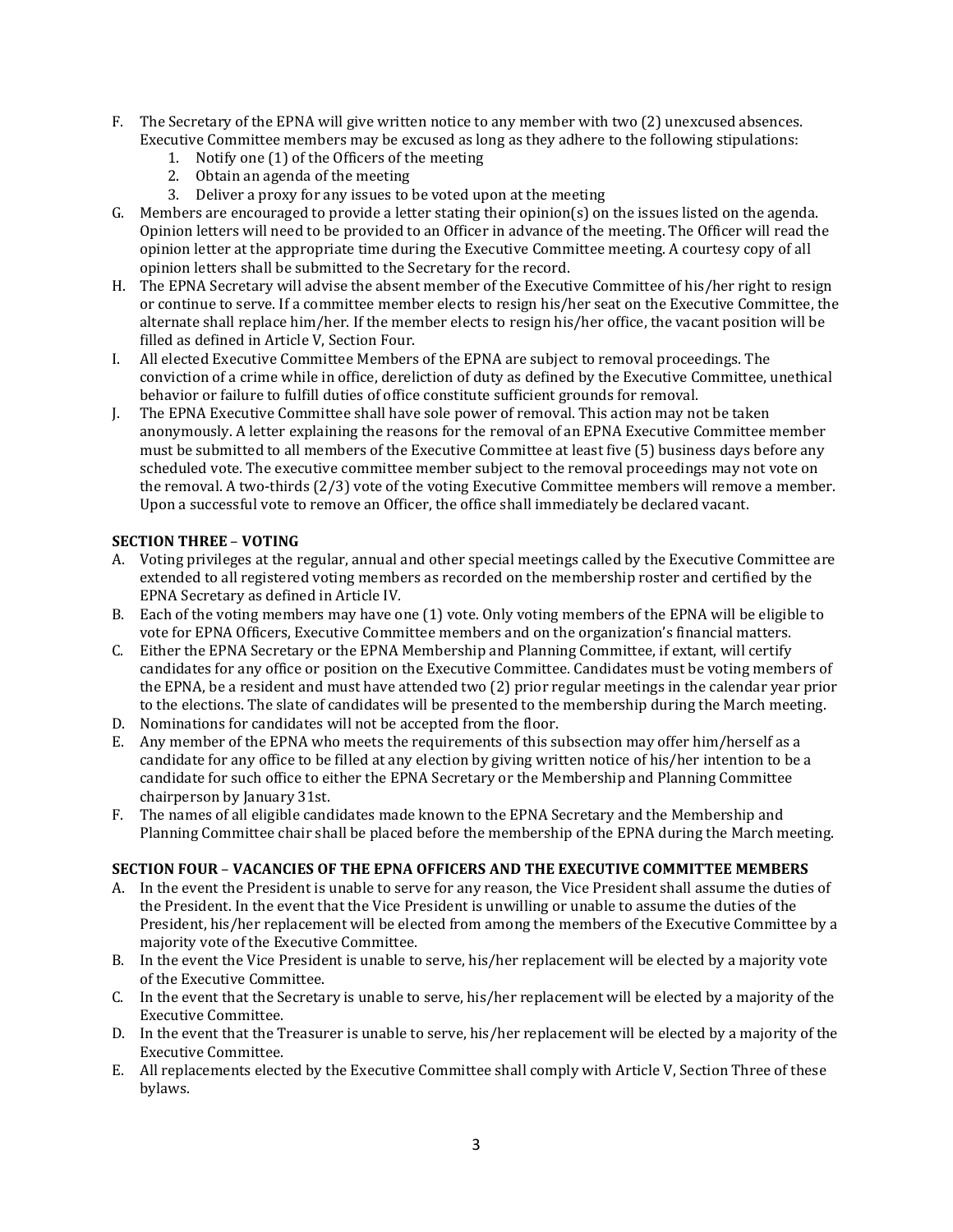### **ARTICLE VI** – **DUTIES OF THE EPNA OFFICERS**

# **SECTION ONE** – **PRESIDENT**

- A. The President shall:
	- 1. Preside at all meetings of the Executive Committee.
	- 2. Serve as the official representative of the EPNA before public, media and government bodies.
	- 3. Serve as the Chairman of the Executive Committee.
	- 4. Have general supervision of all the affairs of the Executive Committee and perform other duties as are incident to this office.
- B. The President shall report to, or cause to be reported to the general membership of the EPNA on a regular basis the status and progress of all committees toward accomplishing the goals and objectives established pursuant to Article III.
- C. Only the President may officially represent the EPNA to the above mentioned entities unless otherwise stated by the President.

# **SECTION TWO** – **VICE PRESIDENT**

- A. The Vice President shall assist the President in the performance of his/her responsibilities.
- B. In the absence of the President, the Vice President shall act in his/her behalf.
- C. The Vice President shall perform such other duties as the President shall assign and such other duties as are incident to this office.

# **SECTION THREE** – **SECRETARY**

- A. The Secretary shall:
	- 1. Issue notices of all meetings of the EPNA and of the Executive Committee.
	- 2. Keep accurate records of the general EPNA and the Executive Committee meetings.
	- 3. Submit minutes of any meeting for approval by the Executive Committee.
	- 4. Keep an official roster of membership for the EPNA.
	- 5. Update bylaws when necessary.
	- 6. Provide copies of the minutes from the general EPNA and Executive Committee meetings to those members requesting copies.
	- 7. Receive and review EPNA's monthly financial statements any irregularities will be discussed with the Treasurer and if not resolved, written notification will be provided to the Executive Committee at the next meeting.
	- 8. Perform all duties as are incident to this office.

# **SECTION FOUR** – **TREASURER**

- A. The Treasurer shall:
	- 1. Have custody of all monies and securities of the EPNA.
	- 2. Keep regular books of accounts and submit them, together with vouchers, receipts, records and other papers to the Executive Committee for their examination and approval as often as the Executive Committee may require
	- 3. Assess and maintain an inventory of all EPNA assets and their location.
	- 4. Perform such other duties as are incident to the office.
- B. Disbursements shall be made by check bearing the signature of either the EPNA President or Treasurer. Any check made out to the President may only be signed by the Treasurer. Any check made out to the Treasurer may only be signed by the President.
- C. The Treasurer shall present a written monthly financial report to the EPNA Executive Committee and general membership.

### **ARTICLE VII** – **MEETINGS**

### **SECTION ONE** – **ANNUAL MEETINGS**

A. The annual meeting of the EPNA shall be held the first Monday of May or such other date as shall be convenient to the Executive Committee but in no event later than thirteen (13) months after the preceding annual meeting.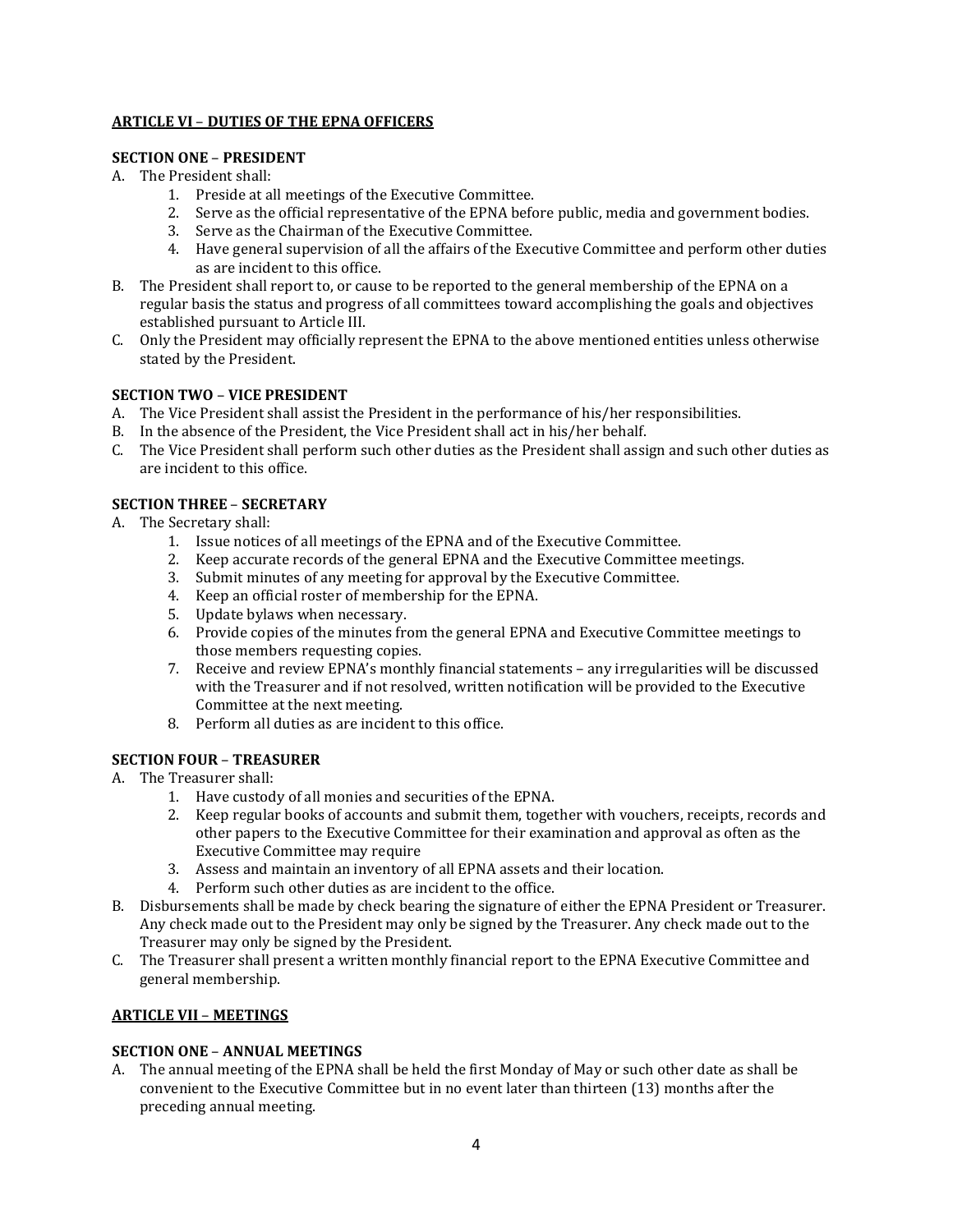- B. The presiding officer of the EPNA shall conduct association and Executive Committee meetings in accordance with standard parliamentary procedure and these bylaws.
- C. Elections for EPNA Officers and Executive Committee members shall be conducted during the annual meeting.
- D. The EPNA fiscal year shall run from October through September.

# **SECTION TWO** – **REGULAR MEETINGS**

- A. The EPNA shall conduct regular monthly meetings. These meetings will be held in a convenient place sufficient to seat all members of the EPNA.
- B. The meetings shall be held on the following dates at a regular time determined by Executive Committee and announced in advance:
	- The first (1st) Monday of January;
	- The first (1st) Monday of March;
	- The first (1st) Monday of May;
	- The second (2nd) Monday of September; and
	- The first (1st) Monday of November.
- C. Notice of these meetings and an agenda indicating special events or voting actions shall be made available to members not later than one (1) week prior to the meeting on the Elmwood Park webpage.

# **SECTION THREE** – **EXECUTIVE COMMITTEE MEETINGS**

- A. The Executive Committee shall meet monthly and at such other times as may be determined by the President or upon petition of the majority of members of the Executive Committee.
- B. Business of the EPNA shall be conducted by a simple majority vote of the members attending the meeting.
- C. To conduct Executive Committee business at least two-thirds of the voting Executive Committee (VEC) members shall be present. If there are either 8 or 9 VEC members, at least 6 VEC members shall be in attendance. If there are either 6 or 7 VEC members, at least 5 VEC members shall be in attendance. Except for the appointment of members to fill vacancies on the Executive Committee, no Executive Committee business shall be conducted if there are fewer than 6 voting members on the Executive Committee.

### **SECTION FOUR** – **STANDING COMMITTEE MEETINGS**

- A. Committees shall meet at such times as may be required to accomplish their purposes.
- B. Each committee shall maintain a record of its actions and report to the President or such other person as the President shall designate on all actions and EPNA business as deemed necessary by the standing committee or as requested by the Executive Committee or President.

### **SECTION FIVE** – **EMERGENCY MEETINGS**

- A. Emergency meetings of the EPNA Executive Committee may be called:
	- 1. by the President, or
	- 2. by the Vice President (only on behalf of the President), or
	- 3. by the Executive Committee (by majority vote)
- B. Emergency meetings of the Executive Committee will follow established attendance procedures and absences.
- C. Votes taken during an emergency Executive Committee meeting will stand as full and binding authority.

### **SECTION SIX** – **QUORUM**

- A. Notice of regular association and Executive Committee meetings must be made to members not later than one (1) week prior to the meeting. This notice should include an agenda indicating important special events/items and all voting actions.
- B. The President will prepare the notification (drafts) of the agenda and the Secretary shall affect the distribution to the members and residents of the neighborhood via the website or other digital means. Printed copies of the agenda shall be provided at each regular meeting of the EPNA.

### **ARTICLE VIII** – **EPNA COMMITTEES**

### **SECTION ONE** – **AUTHORITY OF COMMITTEES**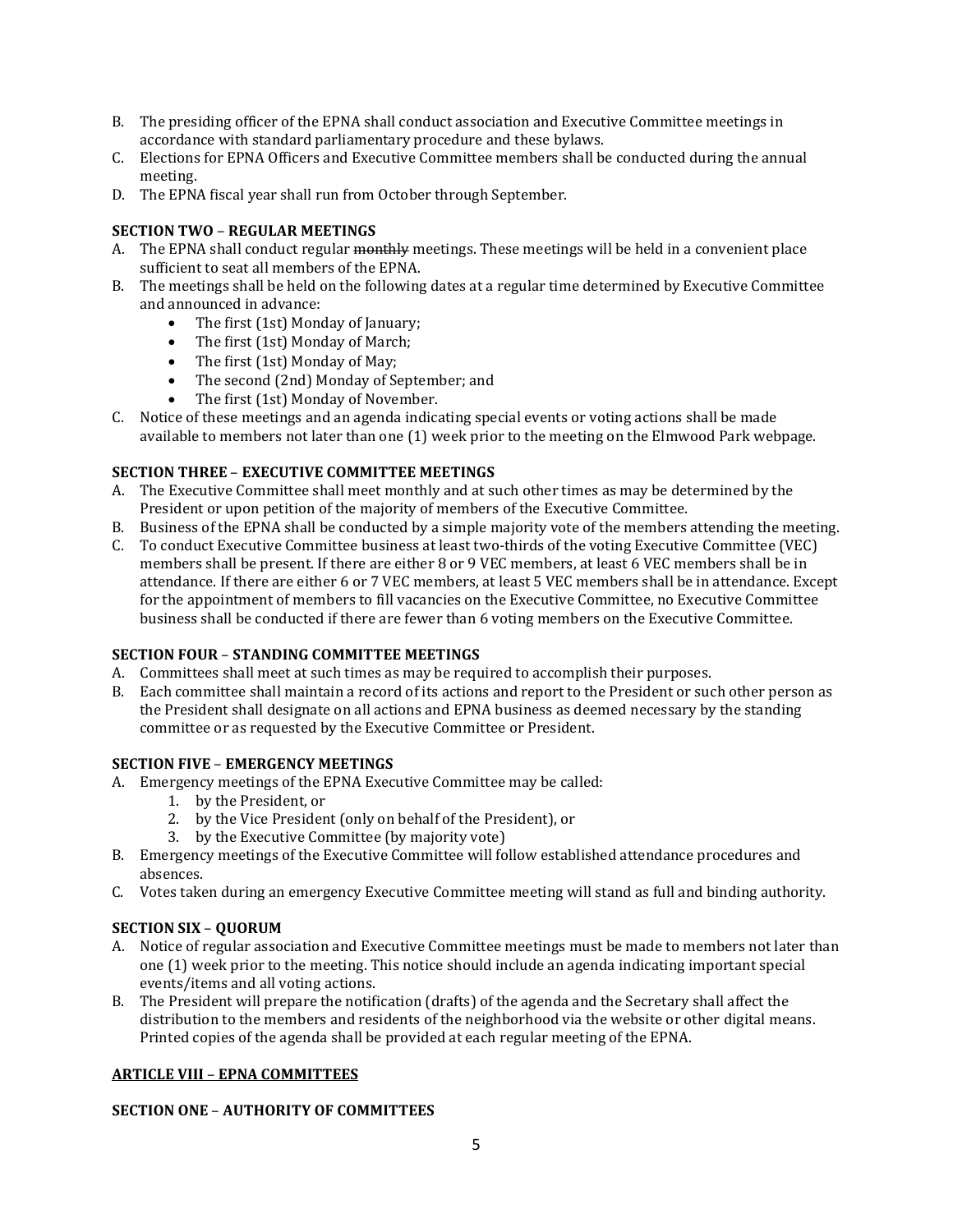- A. The Executive Committee shall authorize all standing committees as deemed necessary to accomplish the purposes of the EPNA. Unless otherwise specified herein, the size of each committee shall be consistent with the purposes of the committee.
- B. The President may appoint ad hoc committees as needed. Ad hoc committees shall be special committees that will dissolve upon completion of the business for which each was called.
- C. Any documents or other work-products produced by committee members must be reviewed and approved by the Executive committee prior to publication and distribution and are considered the property of the EPNA.
- D. Committee chairpersons and members must have prior approval from the President before speaking formally or publicly on behalf of the EPNA.

# **SECTION TWO** – **EXECUTIVE COMMITTEE**

- A. The Executive Committee is the governing and authoritative body of the EPNA.
- B. The Executive Committee's responsibilities include, but are not necessarily limited to all matters of policy, direction, transactions and corporate endorsements.
- C. The Executive Committee shall have the power to act on behalf of the membership of the EPNA and to carry out all business of the EPNA.
- D. Any emergency actions must be reported at the next regularly scheduled EPNA meeting.
- E. The Executive Committee may authorize other committees or individuals to act on its behalf in carrying out its authority.
- F. The Executive Committee shall be responsible for and manage any real estate holdings and other property and investments belonging to the EPNA.
- G. The Executive Committee shall have the power and authority to apply for grants, loans and other financial aid to carry out the best interests of the EPNA.
- H. A three-fourths (3/4) vote of all the Executive Committee members authorizes the Treasurer to commit, obligate and expend funds up to \$3,500.00 per year against the EPNA's financial resources within the exceptional expenditures provided by the annual budget of the EPNA. The Executive Committee will refer all other expenditures to the general body of the EPNA for approval with a majority vote of those members present.
- I. The Executive Committee shall have a discretionary petty cash fund at its disposal for expenses. Initially at the beginning of the EPNA fiscal year, this fund will be charged with \$150.00 that would be increased by \$150.00 per fiscal quarter for a total of \$600.00 for the entire fiscal year. The fund will not be rolled over at the end of the fiscal year. At the beginning of the new fiscal year, the fund amount shall revert back to the original amount of \$150.00.
- J. The Executive Committee will develop an annual budget for the EPNA. The annual budget will be submitted to the membership during the regular meeting each September for approval by a two-thirds (2/3) vote of those members present. The EPNA budget shall be executed from October to September.

### **SECTION THREE** – **STANDING COMMITTEES**

A. The following standing committees shall be authorized:

**Public Relations Committee:** Responsibilities include the planning and coordinating of public EPNA events as well as general marketing and merchandising activities, attending marketing events, serving as a liaison to key institutions such as Logan Elementary School, and other duties as assigned. This committee may also participate in grant writing and development.

**Master Plan/Government Committee:** Responsibilities include serving as a liaison to offices and attending government meetings (local city, county, state government/council meetings, periodic review and update of the By-laws, participation and attendance at other community group events as needed (Coalition of Downtown Neighborhoods, Columbia Coalition of Neighborhoods), and other duties as assigned.

**Membership and Planning Committee:** Responsibilities include soliciting new members, welcoming new neighbors, distributing and collecting membership forms, participating in the nomination review